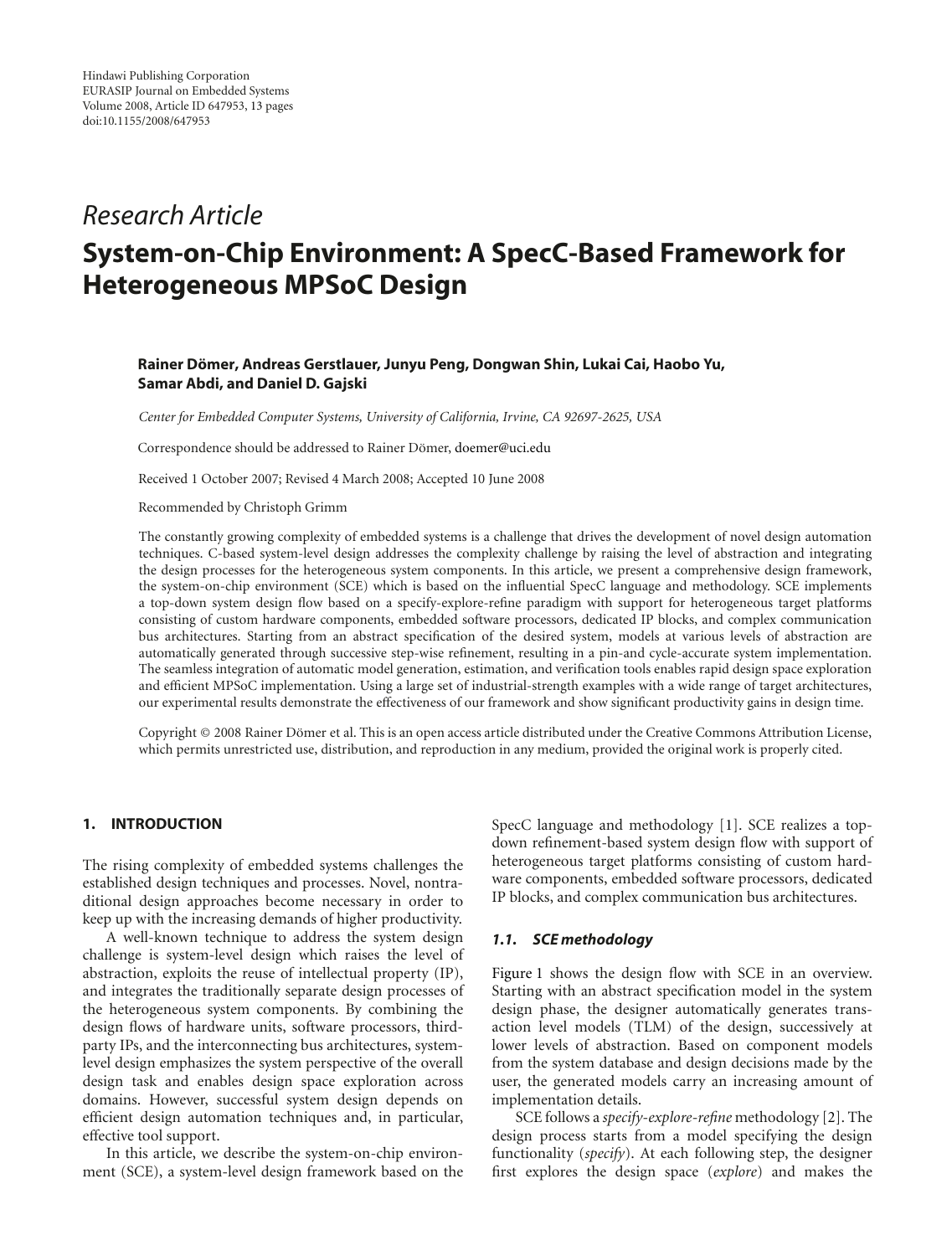

Figure 1: System-on-chip environment (SCE) design flow.

necessary design decisions. SCE then automatically generates a new model by integrating the decisions into the previous model (*refine*).

After the system design phase is complete, the hardware and software components in the system model are implemented by the hardware and software synthesis phases, respectively. As a combined result, a pin- and cycle-accurate implementation model is generated. Also, binary images for the software processors, as well as register-transfer level (RTL) descriptions in Verilog for the hardware blocks, are created for further synthesis and manufacturing of the intended Multiprocessor system-on-chip (MPSoC).

Three design models used in the SCE design flow are shown in more detail in Figure 2. In these and later figures that describe design models, we use the graphical notation introduced with the SpecC language [1]. In general, rectangular boxes represent components, and interconnections are indicated by lines (wires) and arrows (busses). Encapsulated computational blocks, called behaviors, are shown as rectangular boxes with round corners, whereas high-level communication is indicated by channels (ellipses) and interfaces (half circles).

Figure 2(a) depicts a simple generic specification model. The model consists of a hierarchy of five behaviors and four communication channels. Except for the system functionality, this model is free of any implementation details. During the system design phase, it will be mapped to a platform architecture (see Section 3.1) and single-threaded processing elements (PEs) will be scheduled (Section 3.2). Communication elements (CEs), such as bus bridges and transducers, and system busses will be added to the model as well (Sections 3.3 and 3.4).

As a result of each of these model refinement steps, a TLM is generated, as shown in Figure 2(b). Depending on the number of implementation decisions taken, the TLM accurately reflects the number and type of PEs in the architecture, the mapping of behaviors to the PEs, and the



Figure 2: Generic SCE design models.

mapping of channels to the system busses and CEs. Note that the communication in this model is still at the abstract transaction level.

After hardware and software synthesis (see Sections 3.5 and 3.6, resp.), a cycle-accurate implementation model is generated, as illustrated in Figure 2(c). In this model, embedded software is represented in detailed layers, including the real-time operating system (RTOS) and the hardware abstraction layer (HAL). Custom hardware blocks, on the other hand, are represented accurately by RTL finite state machine (FSM) models. Finally, system communication is also refined down to a pin- and cycle-accurate level.

#### *1.2. Related work*

Traditionally, system design is dominated by simulationcentric approaches with horizontal integration of models at specific levels of abstraction. Approaches range from the cosimulation of different low-level languages [3–5] to the combination of heterogeneous models of computation in a common simulation environment [6]. In between, C-based system-level design languages (SLDLs), such as SystemC [7]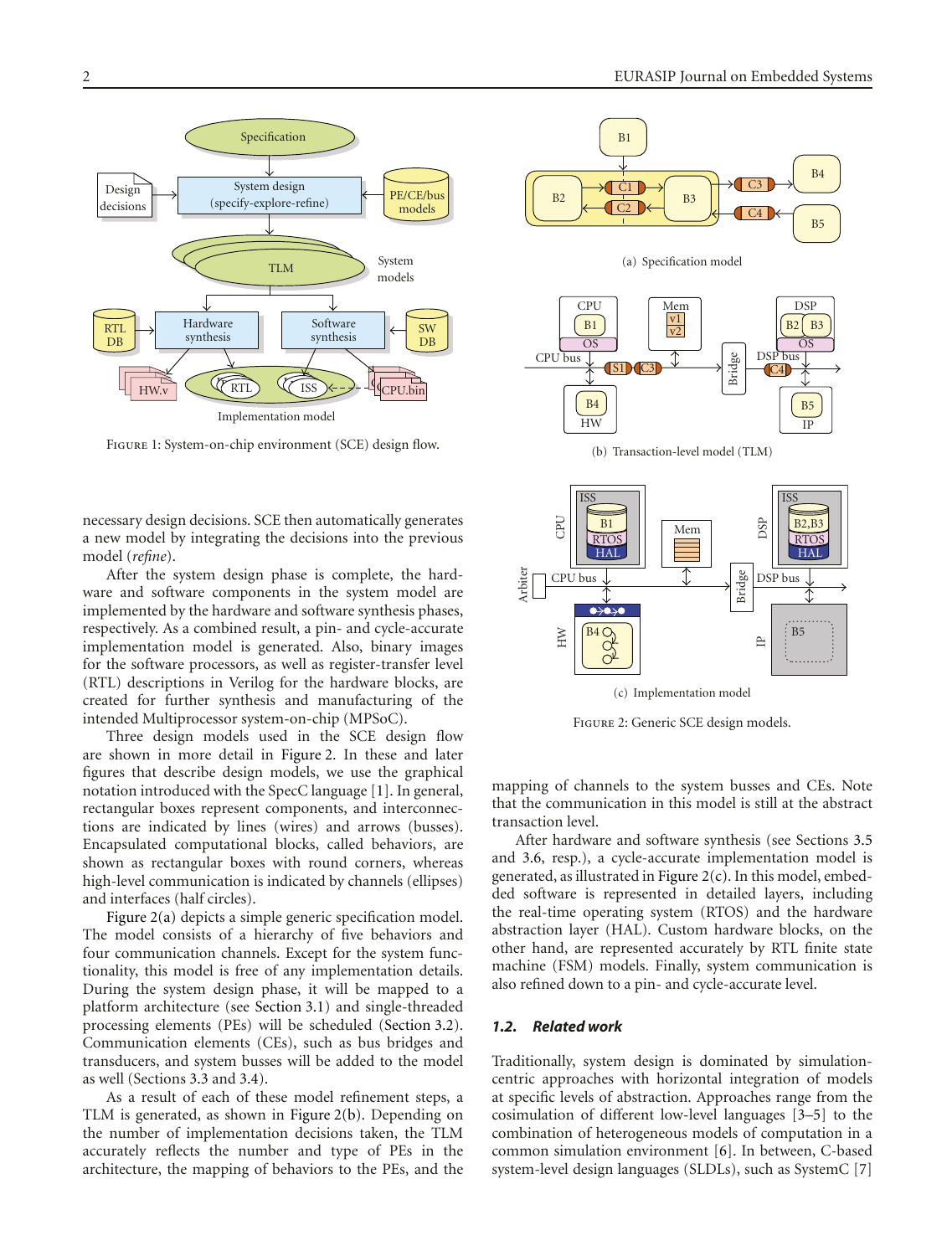and Handel-C [8], emerged as vehicles for transaction-level modeling (TLM) [9]. Most cases, however, are limited to simulation only and lack vertical integration with synthesis flows that provide a path to implementation.

The first attempts at providing system design environments were approaches for hardware/software codesign. Examples of such environments include COSYMA [10], COSMOS [11], and POLIS [12]. These approaches, however, are based on architecture templates consisting of a single microcontroller assisted by a custom hardware coprocessor, and are thus limited to narrow target architectures.

More recently, design environments emerged that provide support for more complex multiprocessor systems. The OCAPI system [13, 14] is based on an object-oriented modeling of designs using a C++ class library and focuses on reconfigurable hardware devices (FPGAs). The OSSS methodology [15] defines an automated system design flow from a cycle-accurate specification written in an objectoriented variant of SystemC. Supporting architecture exploration and automated refinement via intermediate design models, OSSS feeds into the FOSSY synthesis tool for implementation in hardware and software.

Around the TLM concept, several SystemC-based approaches exist that deal with assembly, validation and to some extent automatic generation of communication [16–20]. Metropolis [21, 22] is a modeling and simulation environment based on the platform-based design paradigm. The key idea is to separate function, architecture, and model of computation into separate models. Although Metropolis allows cosimulation of heterogenous PEs as well as different models of computation, a refinement or verification flow between different abstraction levels has not emerged. None of the above frameworks provides a comprehensive, automated approach for the design of complete MPSoCs from abstract specification down to final implementation.

SCE was built on experiences obtained from its predecessor, SpecSyn [2]. While SpecSyn was based on the SpecCharts language, an extension of VHDL, SCE is based on SpecC, which extends ANSI-C for hardware and system modeling.

With respect to our previous publications (previous publications focus on point-tools within the SCE environment and are referenced where applicable), this article is the first comprehensive, cohesive, and complete description of the SCE framework. In other words, for the first time we describe the entire SpecC methodology as implemented by a real working environment. As such, this article focuses on the integration of the tools (including scripting facilities, file formats, and annotations) that realize an efficient top-down system design flow, all the way from an abstract system specification down to a pin- and cycle-accurate implementation. We also list the design decisions taken at each step and thus provide a complete picture of the input the system designer needs to provide based on his application knowledge and design experience. We also demonstrate the effectiveness of the SCE framework and the complete design flow using the combined results of six design experiments using real-world examples. Furthermore, this article describes for the first time the integration of verification tools into the design flow and framework.



Figure 3: SCE software architecture.

# **2. SCE ARCHITECTURE**

SCE is based on the separation of design tasks into two distinct steps: decision making and model refinement. Model refinement takes design decisions and generates a new model of the design reflecting and implementing the decisions.

In SCE, model refinement is automated. Decisions, on the other hand, can be entered manually or through a tool box of automated synthesis algorithms. Together, SCE supports an interactive and automated system design process. Automatic model generation removes the need for error-prone and tedious model rewriting. Instead, designers can focus on design exploration and decision making.

Figure 3 shows the generic software architecture for each task in the SCE design and refinement flow. In each step, design decisions are entered by the user through a graphical user interface (GUI), via a command-line scripting and shell interface, or with the help of automated synthesis plugins implementing optimizing algorithms. Based on the design decisions, a refinement process generates a new design model from the input model automatically.

Overall, the SCE framework is formed by the combination of point tools. These tools exchange information through command line interfaces and design models. In general, all tools operate on a given design model. Design decisions, profiling data, and metainformation about the design are stored as annotations attached to the corresponding objects in the design and database models. All models and databases in SCE are described and captured in the form of SpecC internal representation (SIR) files. Using the SpecC compiler (scc), SCE models and databases can be imported from and exported into source files in standard SpecC language format at any time.

### *2.1. Graphical user interface*

The main interface between the designer and the tools is the sce GUI [23] which provides various displays and dialogs for browsing of design models and databases, interactive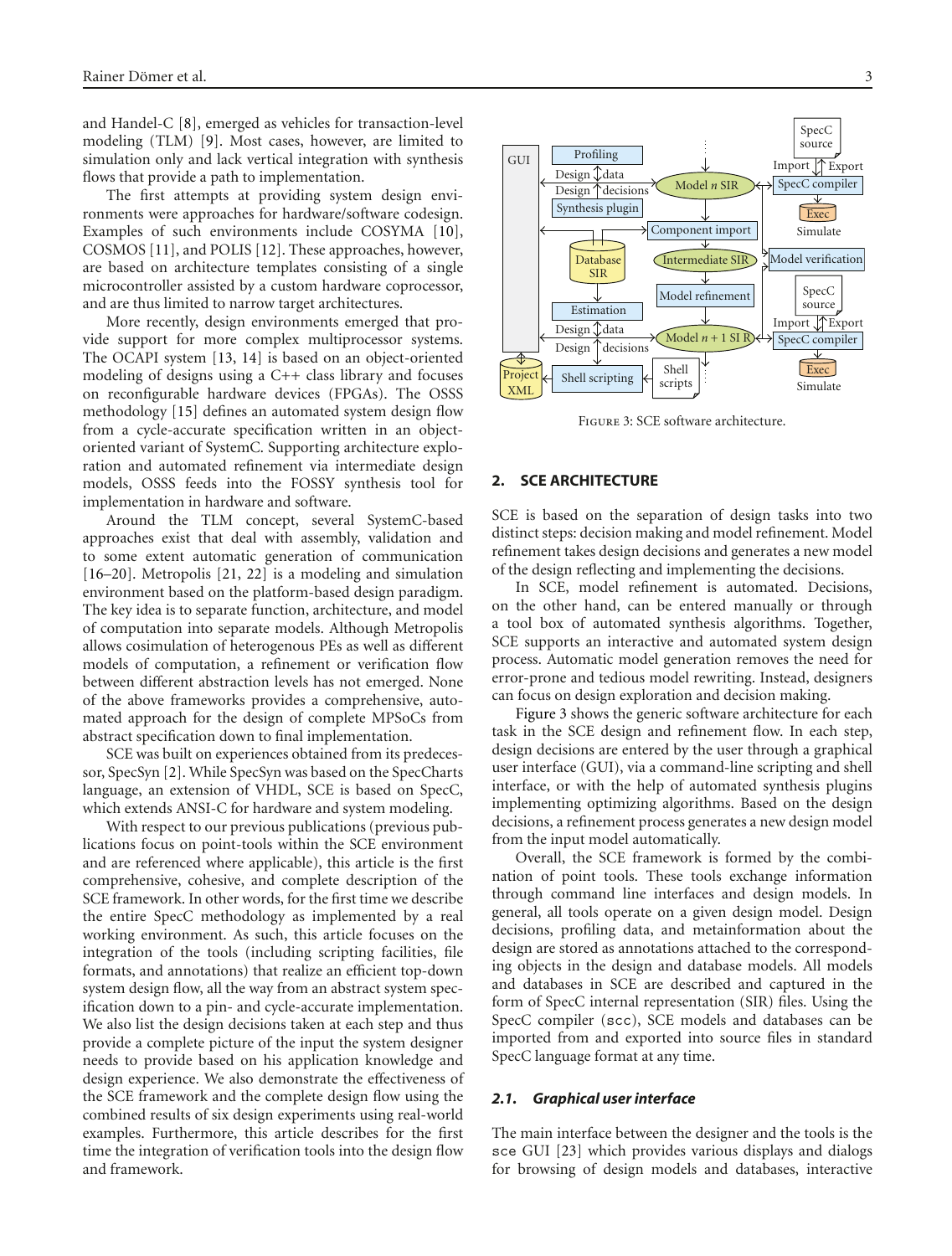decision entry, and graphical analysis of profiling and estimation results. Furthermore, it includes menus and tool bars to trigger simulation, profiling, refinement, synthesis, and verification actions. For each action, specific commandline tools are called and executed as needed where the GUI supplies the necessary parameters, captures the output and handles (normal or abnormal) results.

In each session, multiple candidate designs and models can be explored and generated. Information about design models and their relationships, including project-specific compiler and simulator parameters, are tracked by the GUI and can be stored in project files in a custom XML format, allowing for persistent storage, documentation, and exchange of metainformation about the exploration process.

#### *2.2. Simulation and profiling*

All design models in the SCE flow are executable for validation through simulation. Using the SpecC compiler and simulator, models can be compiled and executed at any time. SCE also includes profiling tools to obtain feedback about design quality metrics. Based on a combination of static and dynamic analysis, a retargetable profiler (scprof) provides a variety of metrics across various levels of abstraction [24]. Initial dynamic profiling derives design characteristics through simulation of the input model. The system designer chooses a set of target PEs, CEs, and busses from the database, and the tool then combines the obtained profiles with the characteristics of the selected components. Thus, SCE profiling is retargetable for static estimation of complete system designs in linear time without the need for time consuming resimulation or reprofiling.

The profiling results can also be back-annotated into the output model through refinement. By simulating the refined model, accurate feedback about implementation effects can then be obtained before entering the next design stage.

Since the system is only simulated once during the exploration process, the approach is fast yet accurate enough to make high-level decisions, since both static and dynamic effects are captured. Furthermore, the profiler supports multilevel, multimetric estimation by providing relevant design quality metrics for each stage of the design process. Therefore, profiling guides the user in the design process and enables rapid and early design space exploration.

#### *2.3. Verification*

SCE also integrates a formal verification tool scver. Our equivalence verification technology is based on *model algebra* [25], which is a formalism for symbolic representation and transformation of system level models. The formalism itself consists of a set of objects and composition rules. The objects are behaviors, synchronization channels, variables, and ports. The composition rules for control flow, blocking, and nonblocking communication, and hierarchy allow creation of formal models. Functionality preserving transformation rules are also defined on model algebraic expressions. Each of these transformation rules are proven sound with respect to a trace-based notion of functional equivalence.

The incorporation of model algebra-based verification in SCE follows the refinement flow. Well-formed models in SpecC can easily be translated to respective model algebraic expressions. The system designer simply selects an original and a refined model and invokes the verification tool. scver then converts the models and applies the transformation rules to derive the refined model from the original model. The two models are equivalent by virtue of the soundness of the transformation rules. The original model is then checked for isomorphism against the derived model and the differences, if any, are reported. It must be noted that the number and order of transformation rules used for the model derivation step depend on the type of refinement. Since the key concept in SCE is the well-defined semantics of models at different abstraction levels, the order of transformation rules can be easily established. Therefore, equivalence verification becomes not only tractable, but straightforward.

#### *2.4. Databases*

In the SCE design flow, the system is gradually refined using system components from a set of databases [26]. Specifically, SCE includes databases for processing elements (PEs), communication elements (CEs), operating system models, bus or other communication protocols, RTL units and software components. The database components are described as SpecC objects (behaviors or channels). The SpecC hierarchy for a component object in the database defines its structure and functionality for simulation and synthesis. In addition, metadata, such as attributes, parameters, and general information, is stored in the form of annotations attached to the components.

#### *2.5. Scripting interface*

SCE supports scripting of the complete environment from the command line without the need for the GUI. For scripting purposes, a GUI-less command shell, scsh, of SCE is available. The SCE shell is based on the same libraries as the SCE GUI (not including the GUI layer itself) and offers interactive command-prompt based- or automatic scriptbased execution.

The SCE shell is based on an embedded Python interpreter that is extended with an API for low-level access to SCE core functionality and internals. For user-level scripting, a complete set of high-level tools on top of the SCE shell are available. Provided scripts include command-line utilities for component allocation (sce allocate), mapping/partitioning (sce map), scheduling (sce schedule), connectivity definition (sce connect), component import (sce\_import), and project handling (sce\_project). These scripts provide a convenient command-line interface for all SCE high-level functionality and decision entry. Together with command-line interfaces to refinement tools and the compiler, a complete scripting of the SCE design flow, through shell scripts or via Makefiles, is available.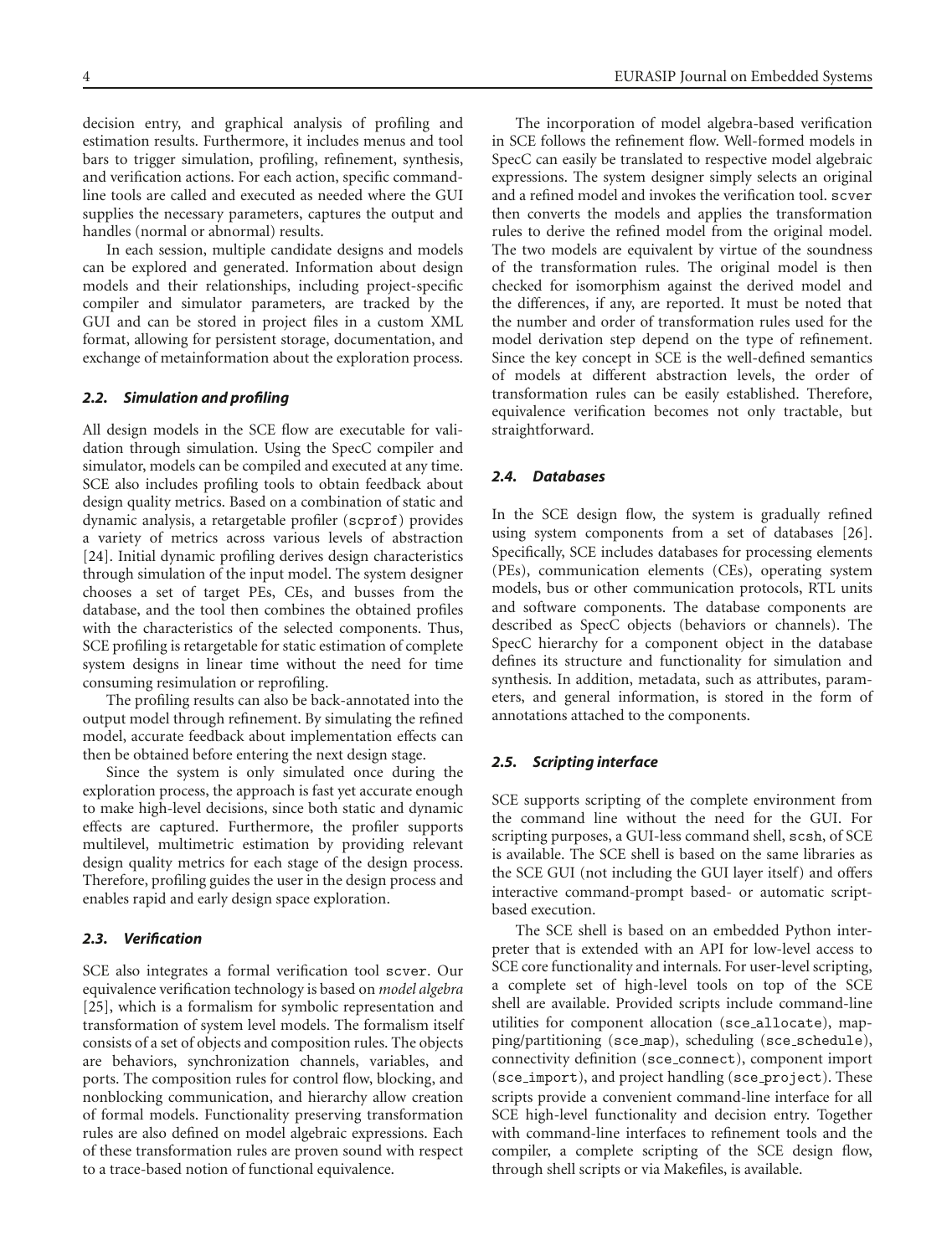

Figure 4: Refinement-based tool flow in SCE.

#### **3. SCE DESIGN FLOW**

Figure 4 shows the refinement-based tool flow in SCE from the initial abstract specification down to the final implementation model. In particular, the SCE flow consists of six specific tools which we will describe in the following sections.

#### *3.1. Architecture exploration*

The first step in the SCE design flow, architecture exploration, defines the target platform and, under a set of design constraints, maps the computational parts of the specification model onto that platform. The target architecture consists of a set of PEs, that is, software processors, custom hardware blocks, and memories. These components are selected by the system designer as part of the decision making. In particular, the designer selects the type and the number of PEs, CEs, and communication busses.

Architecture exploration consists of two tasks: PE allocation and partitioning. PE allocation defines the target architecture by selecting system components (software and hardware processors, memories) from the PE database. Partitioning then maps behaviors and variables to the allocated PEs and memories, respectively.

Following the design decisions of PE allocation and partitioning, the SCE architecture refinement tool scar inserts an additional layer of hierarchy representing the PEs into the model and groups behaviors and variables under these according to the partitioning. Next, it refines given complex channels into a client-server implementation using message-passing communication between the PEs and inserts necessary synchronization to properly preserve the original execution semantics. Finally, scar automatically generates the output architecture model [27].

#### *3.2. Scheduling exploration*

A key feature in the SCE design flow is the early evaluation of different scheduling strategies for software processors that are sequential and physically can only execute one task at a time. To evaluate different static and dynamic scheduling algorithms, such as round-robin or prioritybased scheduling, we utilize a high-level RTOS model on each processor in the system [28]. Our abstract RTOS model is written on top of the SpecC language and does not require any specific language extensions. It supports all the key concepts found in modern RTOS, including task management, real-time scheduling, preemption, task synchronization, and interrupt handling.

After the designer chooses the desired scheduling strategy (e.g., round-robin, priority-based, or first-come-firstserved), the SCE scheduling refinement tool scos automatically groups the given behaviors in the software PE into tasks and inserts the RTOS model with the user-defined scheduling strategy into the design model. scar then wraps all primitives and events that can trigger scheduling, such as task activation and termination, IPC synchronization and communication, and timing wait statements so that the inserted RTOS is called. It finally generates the refined model that can then be simulated for accurate observation and evaluation of dynamic scheduling behavior in the multitasking system. Since our abstract RTOS model requires only minimal overhead in simulation time, this approach enables early and rapid design space exploration.

#### *3.3. Network exploration*

Network exploration defines the system communication topology and maps the given communication channels onto a network of busses and communication elements (CEs), that is, bridges and transducers. For this, network refinement inserts the required CEs from the database into the model and implements the end-to-end communication over pointto-point links between PEs and CEs [29].

In the input architecture model, PEs communicate via abstract, typed end-to-end channels, and memory interfaces. During network exploration, the user allocates the actual communication media, bridges, and transducers for the system busses and CEs, respectively. Furthermore, the designer defines the connectivity of PE and CE ports to the busses,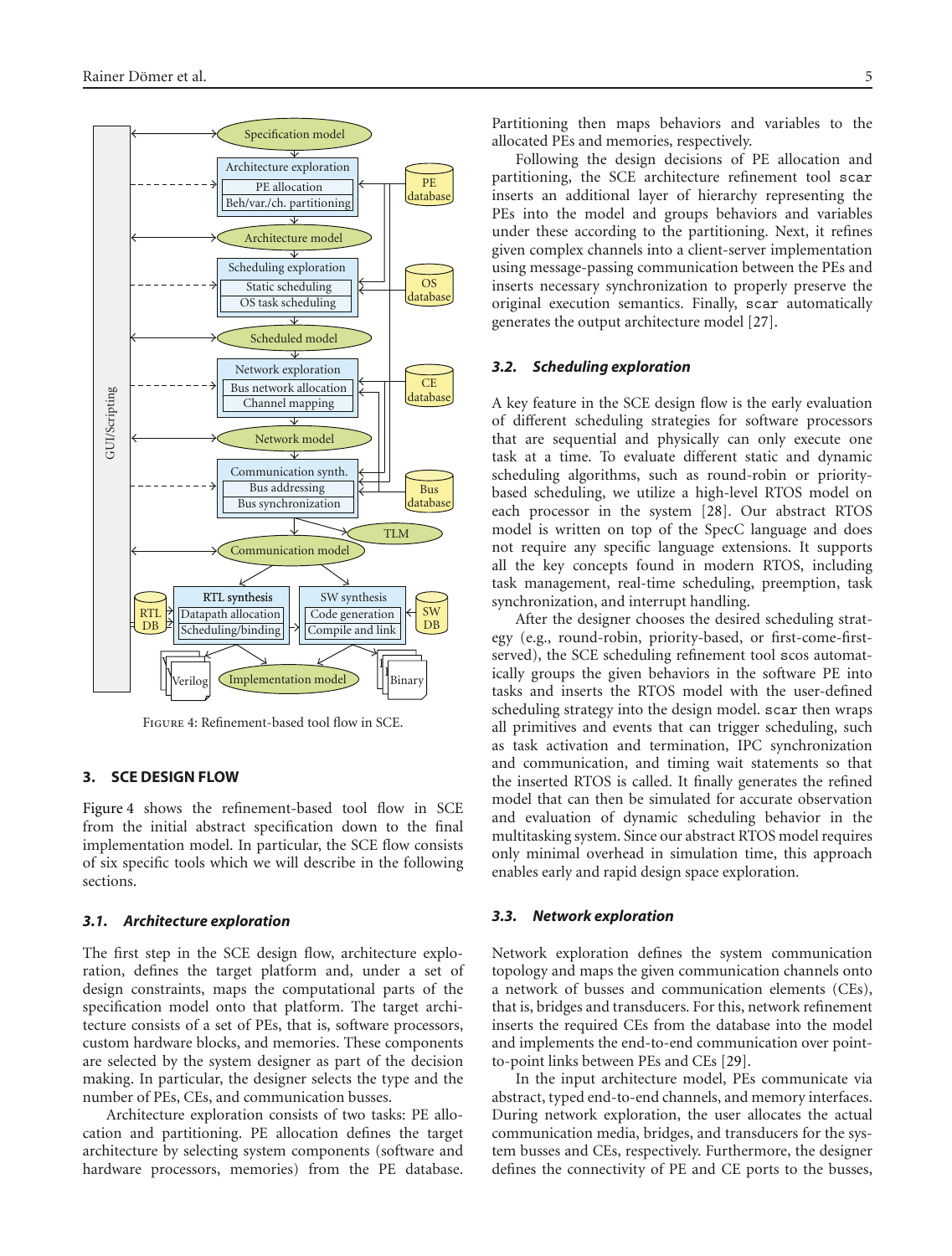and maps architecture-level end-to-end channels onto the allocated bus network.

Based on the network decisions by the designer, the SCE network refinement tool scnr inserts and implements the ISO/OSI presentation, network and transport layers, which implement data conversion, packeting, and routing; and acknowledgements, respectively. scnr then generates the new network model such that it reflects the selected network topology including typed end-to-end architecture level communication over untyped point-to-point links between the components in each network segment.

# *3.4. Communication synthesis*

Next, the task of communication synthesis is to implement the point-to-point logical links between stations over the actual bus media, and to select and define the final pin- and bit-accurate parameters of the communication architecture under a set of constraints. Communication refinement then inserts protocols and bus-functional component descriptions from the bus and PE/CE databases, respectively, and generates a refined communication model that implements the communication links in each network segment over the actual, shared bus protocol and bus wires. In addition to this pin-accurate model (PAM), our communication refinement also generates a fast-simulating TLM of the system, which abstracts away the pin-level details of individual bus transactions [29].

In the input network model, communication in each network segment is described as a set of logical links. During communication synthesis, the designer (through the GUI, scripting or using synthesis plugins) defines the bus parameters, such as address and interrupt assignments, for each logical link over each bus. Based on these decisions, the SCE communication refinement tool sccr inserts low-level (transaction-level down to pin-accurate) models of busses and components from the databases, and generates a new communication model (PAM or TLM) of the design. In the output model, PE and CE components are refined to implement the lower communication layers (link, stream, media access, and protocol layer) for synchronization, addressing, and media accesses over each bus interface. On top of bus models from the bus database, the generated model hence implements all system communication down to the level of timing-accurate bus transactions (TLM), or cycle-accurate events for sampling and driving of the bus wires (PAM).

# *3.5. RTL synthesis*

The task of RTL synthesis is to generate structural RTL from the behavioral description of the hardware components in the design. Although the designer can freely choose all behavioral synthesis parameters, including scheduling, allocation, and binding decisions, the SCE RTL synthesis tool scrtl supports automatic decision making through plugins. The designer can choose an algorithm to apply to all or only parts of their design. Critical parts of the design, on the other hand, can be manually preassigned or postoptimized [30].

Both designers and algorithms can rely on a set of estimates to aid them in the decision making. SCE includes RTL-specific profiling and analysis tools that provide feedback about a variety of metrics including delay, power, and variable lifetimes.

RTL synthesis in SCE takes full advantage of the designers' insight by allowing them to enter, modify, or override their decisions at will. On the other hand, tedious and errorprone tasks including code generation are automated.

# *3.6. Software synthesis*

For implementing the software components in the system model, SCE relies on a layer-based modeling of the programmable processors and the software stack executing on them. Our embedded processor model supports task scheduling and interrupt handling.

Given scheduling priorities defined by the system designer, the SCE software synthesis tool sc2c automatically generates embedded software code for each processor from the system model [31]. More specifically, we generate efficient ANSI-C code from the SLDL code of the mapped application, and compile and link it against the selected RTOS. The resulting software binary can then be used for cycle-accurate instruction-set simulation within the system model, as well as for the final implementation.

#### **4. EXPERIMENTS AND RESULTS**

We have applied SCE to a large set of industrial-strength examples. In the following, we will first demonstrate the SCE design flow in detail as applied to a case study. Next, we summarize our experiences with different examples and show exploration results. Finally, we will present a set of verification experiments.

#### *4.1. Modeling experiment*

In order to demonstrate the overall SCE design flow, we have applied the flow to the example of a mobile phone baseband platform. The specification model of the system is shown in Figure 5. The design combines a JPEG encoder for processing of digital pictures taken by a camera and a voice encoder/decoder (vocoder) for speech processing based on the mobile phone GSM standard. Both JPEG and Vocoder processes are hierarchically composed of subbehaviors implementing the encoding and decoding algorithms in nested and pipelined loops and communicating through abstract message-passing channels. At the top level, a channel *Ctrl* between the two processes is used to send control messages from the JPEG encoder to the vocoder.

For the target platform (for space reasons, we do not show the platform model separately; the model is almost identical to Figure 6, with the exception that the OS layer and OS channel are omitted), we decide to use two software processors assisted by several hardware accelerators. For the JPEG encoder, we select a Motorola Coldfire processor for the main execution, assisted by a special IP component *DCT IP* which performs the needed discrete cosine transformation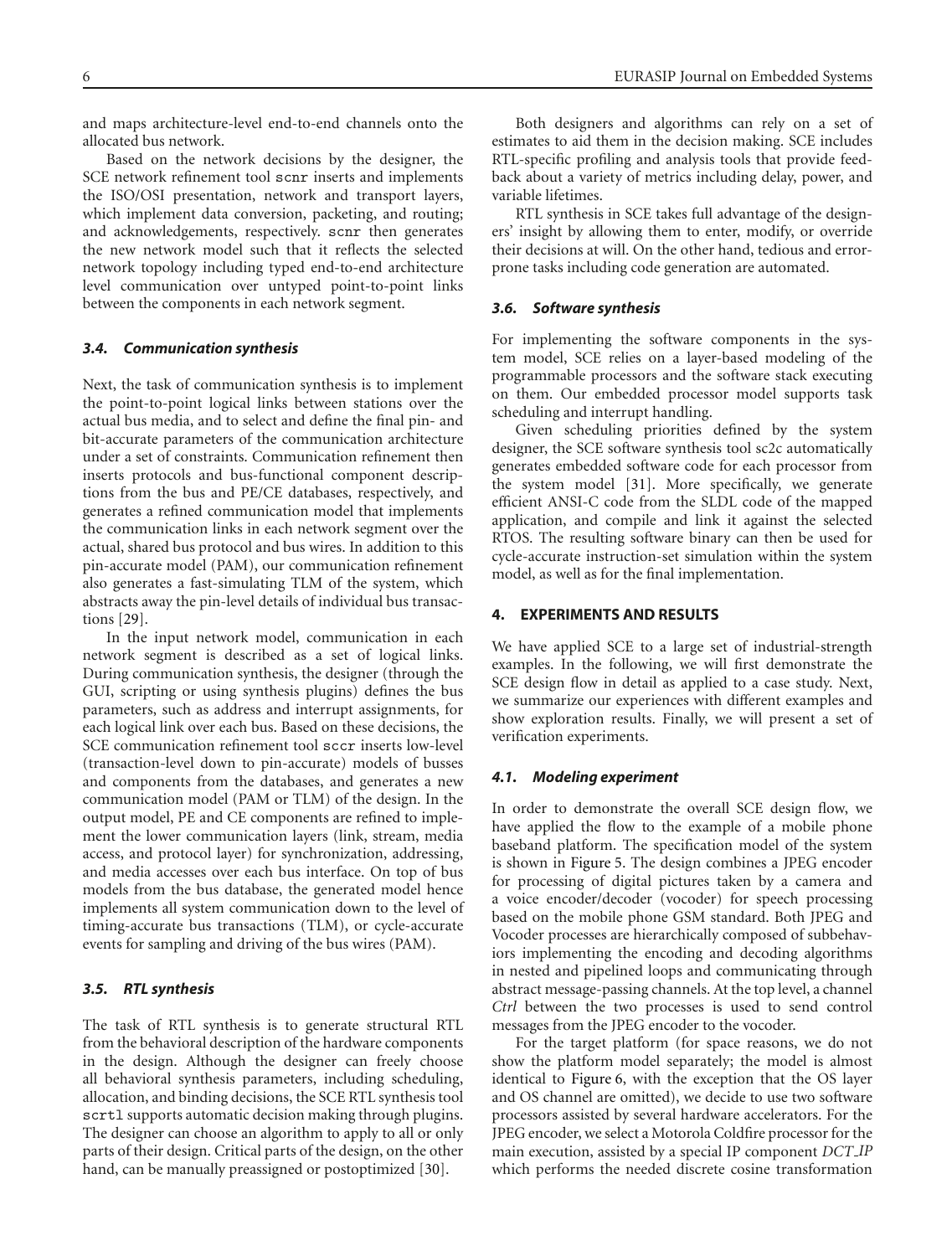

Figure 5: Baseband example: specification model.



Figure 6: Baseband example: scheduled architecture model.

(DCT) in hardware. We also choose a direct memory access component *DMA* that receives pixel stripes from the camera and puts them into a shared memory *Mem*. On the other hand, we select a digital signal processor *DSP* to perform the majority of the voice encoding and decoding tasks. To reach the required performance, the *DSP* is assisted by four hardware blocks dedicated to input and output of the data streams, and one custom coprocessor in charge of the codebook search, the most time-critical function in the vocoder.

In the scheduled model obtained after architecture partitioning and scheduling (Figure 6), the *ColdFire* processor runs the JPEG encoder in software assisted by the hardware

*DCT IP*. Since this processor only executes this one task, no operating system is needed and the OS layer *CF OS* is empty. On the other hand, the *DSP* performs two concurrent speech encoding and decoding tasks. These tasks are dynamically scheduled under the control of a priority-based operating system model that sits in an additional OS layer *DSP OS* around the DSP. The encoder on the DSP is assisted by a custom hardware coprocessor (*HW*) for the codebook search. Furthermore, four custom hardware I/O processors perform buffering and framing of the vocoder speech and bit streams.

Table 1 summarizes the design decisions made for implementing the communication channels in the example. As a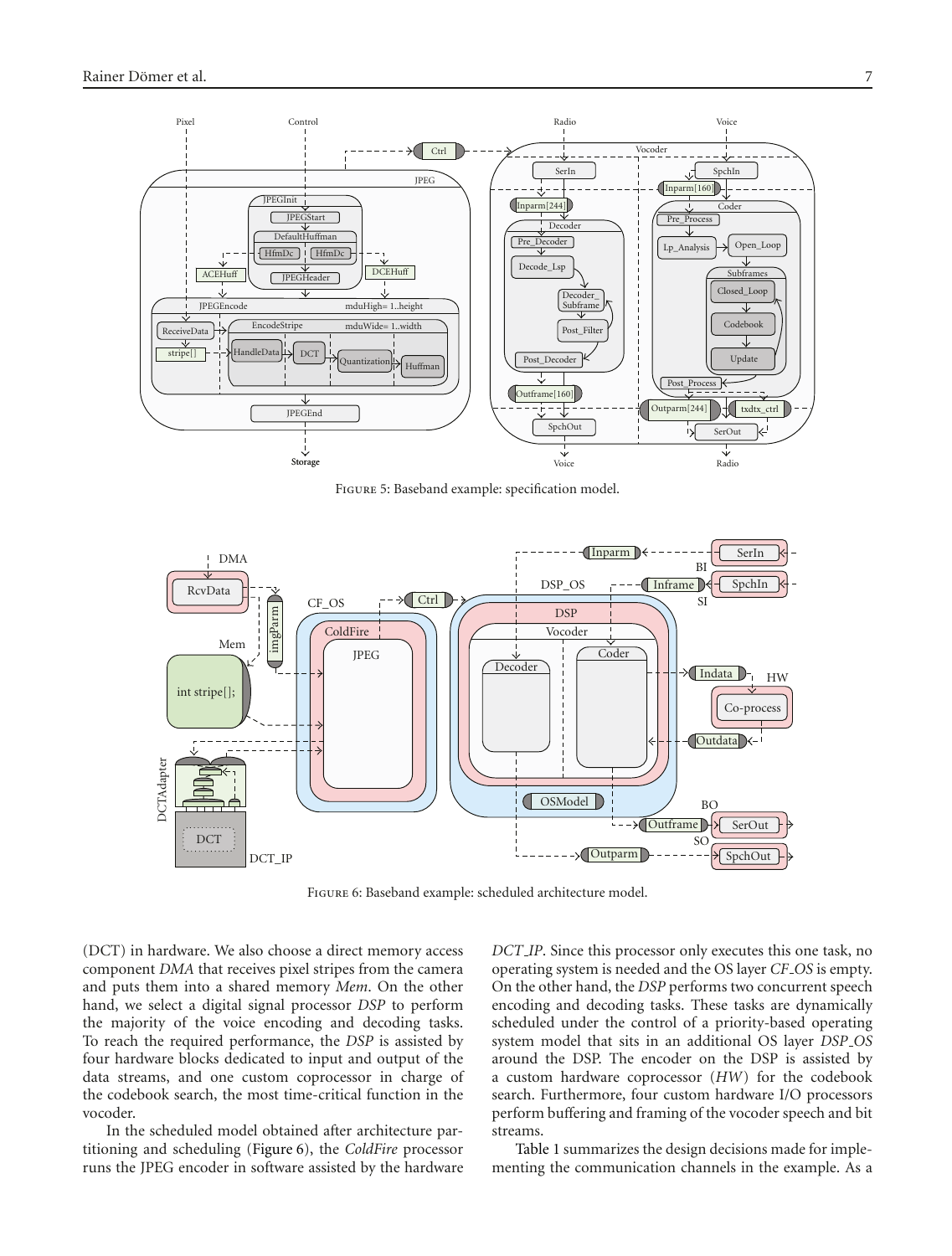| Channel           | Network |                |                  |        |  |
|-------------------|---------|----------------|------------------|--------|--|
|                   | Routing | Addr.          | Intr.            | Medium |  |
| imgParm           | linkDMA | 0x00010000     | int7             |        |  |
| stripe[]          | Mem     | $0x0010x$ xxxx |                  | cfBus  |  |
| hData<br>dData    | linkDCT | 0x00010010     | int1             |        |  |
| Ctrl              | linkTx1 | 0x00010020     | int <sub>2</sub> |        |  |
| Ctrl              | linkTx2 | 0xB000         | intA             |        |  |
| inframe           | linkSI  | 0x800x         | intB             |        |  |
| outparm           | linkBO  | 0x950x         |                  | dspBus |  |
| indata<br>outdata | linkHW  | 0xA000         | intD             |        |  |
| inparm            | linkBI  | 0x850x         | intC             |        |  |
| outframe          | linkSO  | 0x900x         |                  |        |  |

TABLE 1: Communication design parameters for baseband example.



Figure 7: Baseband example: network model.

result of the network exploration, the network is partitioned into one segment per subsystem with a transducer *Tx* connecting the two segments (Figure 7). Individual pointto-point logical links connect each pair of stations in the resulting network model. Application channels are routed statically over these links where the *Ctrl* channel spanning the two subsystems is routed over two links via the intermediate transducer.

During communication synthesis, all links within each subsystem are implemented over a single shared medium. In both cases, the native ColdFire and DSP processor busses are selected as communication media. Within the segments, unique bus addresses and interrupts for synchronization are

assigned to each link. On the ColdFire side, the memory is assigned a range of addresses with a base address plus offsets for each stored variable. On the DSP side, two of the four available interrupts are shared among the four I/O processors. In those cases, additional bus addresses for slave polling are assigned to each link (base address plus one). Finally, a bridge *DCT Br* is inserted to translate between the *DCT IP* and ColdFire bus protocols.

As a result, SCE communication synthesis generates two models, a fast-simulating TLM (Figure 8), and a pin-accurate model (PAM, Figure 9) for further implementation. In the TLM, link, stream, and media access layers are instantiated inside the OS and hardware layers of each station. Inside the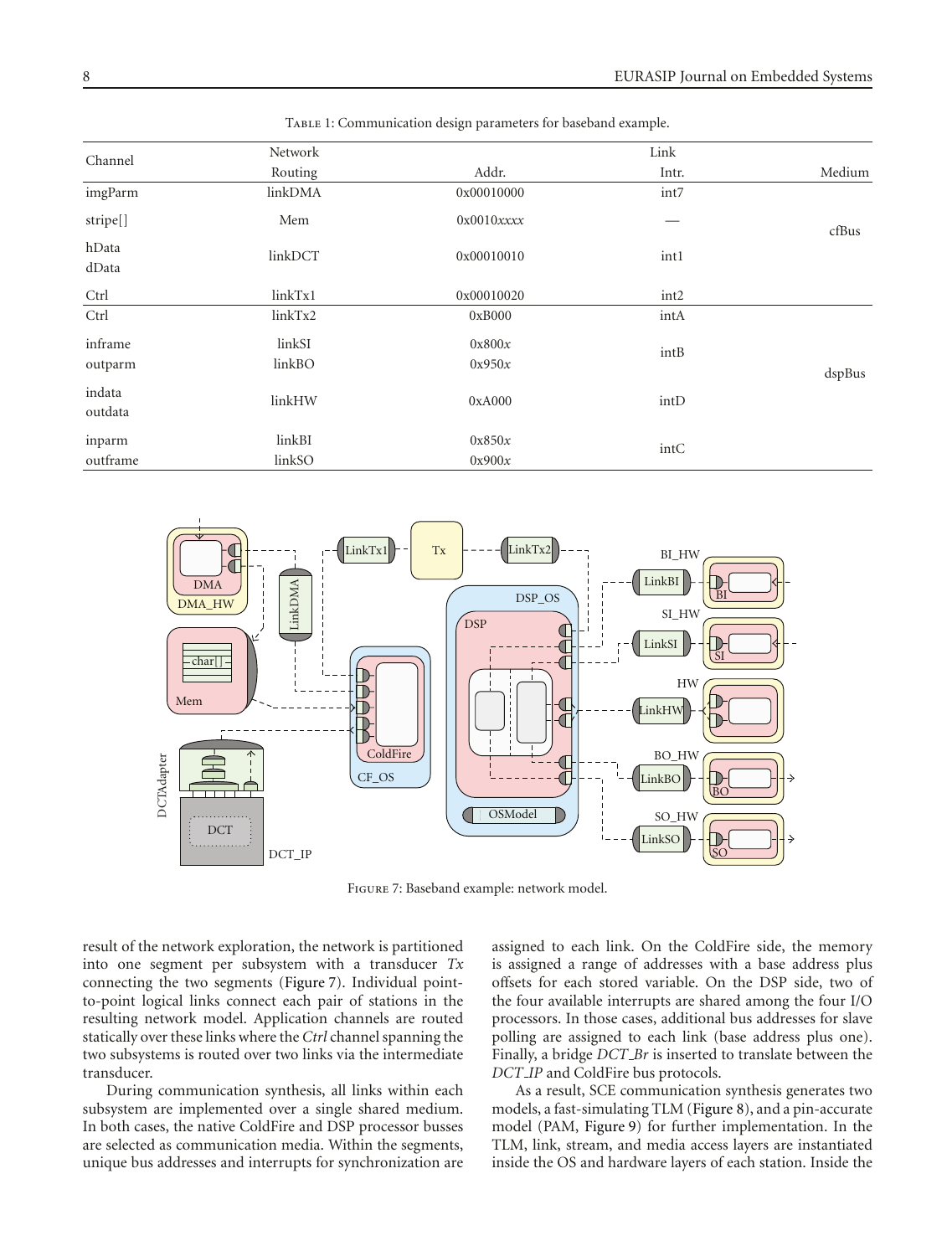

Figure 8: Baseband example: transaction-level model (TLM).



Figure 9: Baseband example: pin-accurate model (PAM).

processors, interrupt handlers that communicate with link layer adapters through semaphores are created. Interrupt service routines (*ISR*) together with models of programmable interrupt controllers (*PIC*) model the processor's interrupt behavior and invoke the corresponding handlers when triggered.

In the PAM, additionally the communication protocol layers are instantiated. Components are connected via pins and wires driven by the protocol layer adapters. On the ColdFire side, an additional arbiter component regulates bus accesses between the two masters, *DMA BF* and *CF BF*.

Table 2 summarizes the results for the example design. Using the refinement tools, models of the example design were automatically generated within seconds. A testbench common to all models was created which exercises the design by simultaneously encoding and decoding 163 frames of speech on the vocoder side while performing JPEG encoding of 30 pictures with  $116 \times 96$  pixels. We created and refined both models of the whole system and models of each subsystem separately. Note that code sizes (lines of code, LOC) in each case include the testbenches. Since testbench code is shared, the size of the system model is less than the sum of the subsystem model sizes. All models were simulated on a 2.7 GHz Linux workstation using the QuickThreads version of the SpecC simulator.

Figure 10 plots simulation times on a logarithmic scale, that is, the graph shows that simulation times generally grow exponentially with each new model at the next lower level of abstraction. On the other hand, results of simulated overall frame transcoding (back-to-back encoding and decoding) and picture encoding delays in the vocoder and JPEG encoder, respectively, are shown in Figure 11. As can be seen,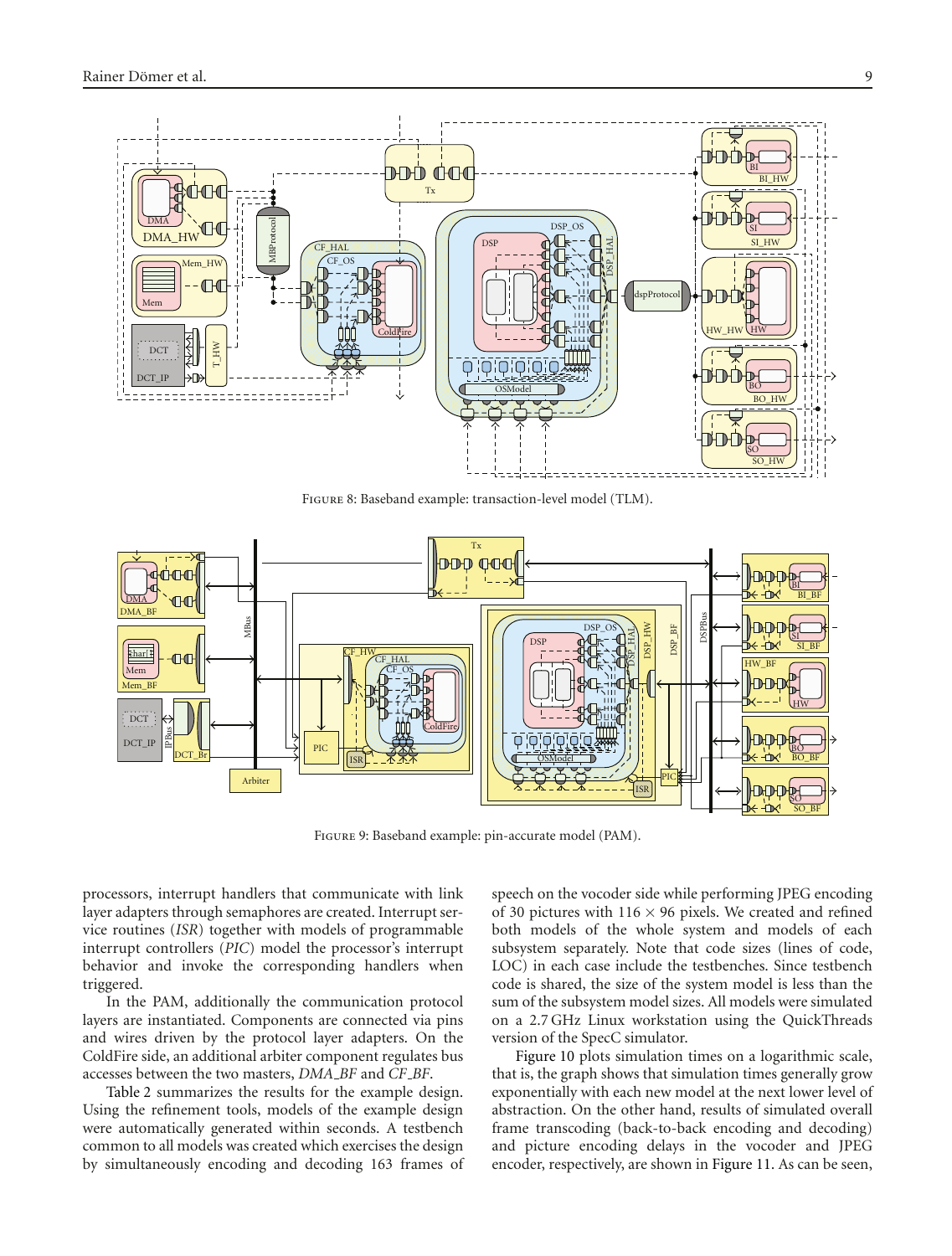|                |       | ColdFire subsystem |                      |            | DSP subsystem |                     | System |             |  |
|----------------|-------|--------------------|----------------------|------------|---------------|---------------------|--------|-------------|--|
| Model          | LOC   | Simul. time        | <b>IPEG</b> delay    | <b>LOC</b> | Simul. time   | Vocoder delav       | LOC    | Simul. time |  |
| Specification  | 1,819 | $0.02$ s           | $0.00$ ms            | 9,736      | 1.31s         | $0.00$ ms           | 11,481 | 2.25 s      |  |
| Architecture   | 2,779 | 0.03 s             | $9.66 \,\mathrm{ms}$ | 11,121     | 1.21s         | $8.39$ ms           | 13,866 | 2.56 s      |  |
| Scheduled      | 3,098 | $0.02$ s           | $22.63 \text{ ms}$   | 13,981     | 1.20s         | $12.02 \,\text{ms}$ | 17,020 | 2.00 s      |  |
| <b>Network</b> | 3,419 | $0.02$ s           | $22.63 \text{ ms}$   | 14,319     | 1.22 s        | $12.02 \,\text{ms}$ | 17,658 | 2.03 s      |  |
| <b>TLM</b>     | 5,765 | 1.04 s             | $24.03 \text{ ms}$   | 15,668     | 27.4s         | 13.00 ms            | 21,446 | 92.3 s      |  |
| PAM            | 5,916 | 14.3 s             | $24.02 \,\text{ms}$  | 15,746     | 34.8 s        | $13.00 \,\text{ms}$ | 21,711 | 2,349s      |  |
| RTL-C          | 7,991 | 14.9s              | 23.48 ms             | 23,661     | 147s          | 12.88 ms            | 33,511 | 2,590 s     |  |

TABLE 2: Modeling and simulation results for baseband example.



Figure 10: Simulation speeds for the baseband example.



| Examples    |                | <b>Buses</b>                                  |
|-------------|----------------|-----------------------------------------------|
|             |                | $(masters \rightarrow slaves)$                |
| <b>JPEG</b> | A <sub>1</sub> | $CF \rightarrow HW$                           |
|             | A <sub>1</sub> | $DSP \rightarrow HW$                          |
| Vocoder     | A2             | $DSP \rightarrow HW1, HW2$                    |
|             | A <sub>3</sub> | $DSP \rightarrow HW1, HW2, HW3$               |
|             | A <sub>1</sub> | $CF \rightarrow HW1$                          |
|             |                | $CF \rightarrow HW1. HW2. HW3$                |
|             | A2             | $HW1 \leftrightarrow HW3$                     |
| MP3float    |                | $HW2 \rightarrow HW3$                         |
|             |                | $CF \rightarrow HW1, HW2, HW3, HW4$           |
|             | A <sub>3</sub> | $HW1 \leftrightarrow HW3 \leftrightarrow HW5$ |
|             |                | $HW2 \rightarrow HW4 \rightarrow HW5$         |
|             | A <sub>1</sub> | $ARM \rightarrow 2 I/O$                       |
|             | A2             | $ARM \rightarrow 2$ I/O, LDCT, RDCT           |
| MP3fix      |                | $ARM \rightarrow 2$ I/O, LDCT, RDCT           |
|             | A <sub>3</sub> | $LDCT \rightarrow I/O$                        |
|             |                | $RDCT \rightarrow I/O$                        |
|             |                | $DSP \rightarrow HW$ , 4 I/O, T               |
| Baseband    | A <sub>1</sub> | $CF, DNA \rightarrow Mem, BR, T, DMA$         |
|             |                | $BR \rightarrow DCTIP$                        |
|             |                | $ARM \rightarrow 4$ I/O, 2 DCT, T             |
| Cellphone   | A1             | $LDCT, RDCT \rightarrow I/O$                  |
|             |                | $DSP \rightarrow HW$ , 4 I/O, T               |

Figure 11: Simulated delays in the baseband example.

- Vocoder  $\blacksquare$  JPEG

with each new model, measured delays linearly converge towards the final result.

Note that initial specification models are untimed and hence do not provide any delay measurements at all. Beginning with the architecture level, estimated execution delays are back-annotated into the computation blocks. As expected, scheduling has a large effect on simulation accuracy where abstract OS modeling enables evaluation of scheduling decisions at native simulation speeds (note that since the amount of simulated parallelism decreases, simulation is potentially even faster than at the specification level). Depending on the relation of communication versus computation, introducing bus models and communication delays at the transaction-level further increases accuracy, potentially at the cost of significantly longer simulation times. On the other hand, TLMs allow for accurate modeling of communication close or equivalent to pin-accurate models but at higher speed.

TABLE 3: Design examples and target architectures.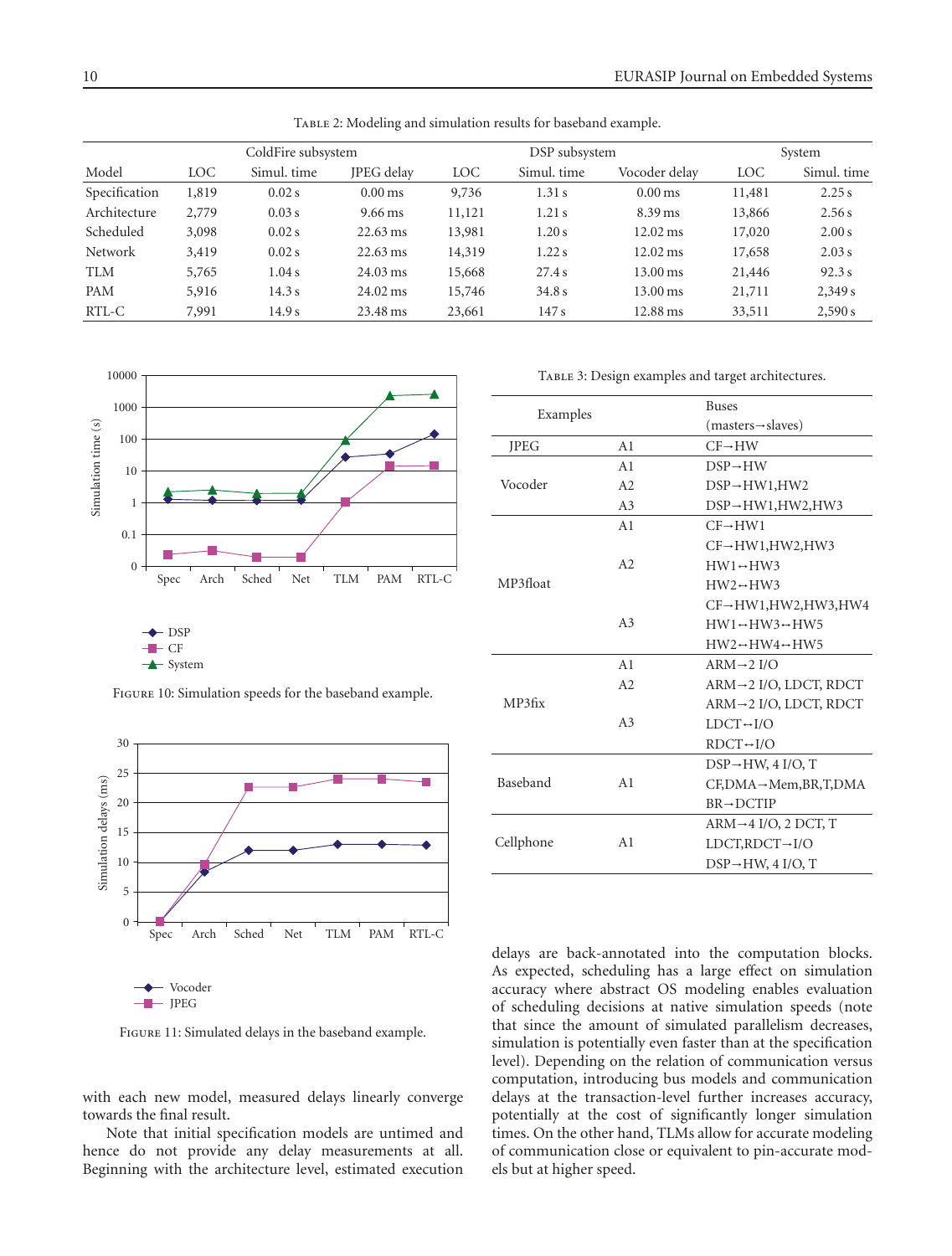| Examples    |                | Model size (LOC) |       |       |       |       | Refinement time |        |        |        |         |
|-------------|----------------|------------------|-------|-------|-------|-------|-----------------|--------|--------|--------|---------|
|             |                | Spec             | Arch  | Sched | Net   | PAM   | scar            | scos   | scnr   | sccr   | Total   |
| <b>JPEG</b> | A1             | 1806             | 2409  | 2732  | 2780  | 4642  | 0.27s           | 0.37 s | 0.16s  | 0.21s  | 1.01 s  |
|             | A1             |                  | 8449  | 9594  | 9775  | 10679 | 2.29 s          | 1.30s  | 0.62 s | 0.56 s | 4.77 s  |
| Vocoder     | A2             | 7385             | 8508  | 9632  | 9913  | 10989 | 2.41 s          | 1.36s  | 0.75 s | 0.69 s | 5.21 s  |
|             | A3             |                  | 8535  | 9659  | 9949  | 11041 | 2.64s           | 1.69s  | 0.79 s | 0.64 s | 5.76 s  |
| MP3float    | A <sub>1</sub> | 6900             | 6963  | 28190 | 28204 | 29807 | 0.82 s          | 3.24s  | 0.90 s | 0.90 s | 5.86 s  |
|             | A2             |                  | 7181  | 28275 | 28633 | 31172 | 0.93 s          | 2.66 s | 1.11s  | 1.48s  | 6.18s   |
|             | A3             |                  | 11069 | 28736 | 30202 | 32795 | 4.66s           | 4.05 s | 7.10 s | 1.88s  | 17.69 s |
| MP3fix      | A <sub>1</sub> | 13363            | 13724 | 17131 | 17270 | 21593 | 0.95 s          | 1.37 s | 0.58 s | 0.95 s | 3.85 s  |
|             | A2             |                  | 16040 | 18300 | 18564 | 23228 | 3.28s           | 1.68s  | 0.85 s | 1.20 s | 7.01 s  |
|             | A3             |                  | 16023 | 18748 | 19079 | 24471 | 2.72 s          | 1.76 s | 1.97 s | 0.95 s | 7.40 s  |
| Baseband    | A1             | 11481            | 13866 | 17020 | 17658 | 21711 | 4.27s           | 2.46s  | 1.24s  | 1.02s  | 8.99 s  |
| Cellphone   | A <sub>1</sub> | 16441            | 18653 | 21936 | 22570 | 30072 | 3.86s           | 3.10 s | 1.31s  | 1.22s  | 9.49 s  |

TABLE 4: Results for exploration experiments.

Table 5: Results for equivalence verification.

| Examples    | Refinement     | Model 1 |                                                          |     | Model 2 |     |     | No. of transformations Verification time |       |
|-------------|----------------|---------|----------------------------------------------------------|-----|---------|-----|-----|------------------------------------------|-------|
|             |                | Tvpe    | No. of nodes No. of edges Type No. of nodes No. of edges |     |         |     |     |                                          |       |
| <b>JPEG</b> | Architecture   | spec.   | 148                                                      | 219 | arch.   | 180 | 257 | 1602                                     | 1.6s  |
|             | Scheduling     | arch.   | 180                                                      | 257 | sched.  | 180 | 287 | 2740                                     | 2.1 s |
|             | <b>Network</b> | sched.  | 180                                                      | 287 | net.    | 201 | 253 | 2852                                     | 2.1 s |
| Vocoder     | Architecture   | spec.   | 436                                                      | 761 | arch.   | 528 | 882 | 6131                                     | 3.3s  |
|             | Scheduling     | arch.   | 528                                                      | 882 | sched.  | 528 | 881 | 7065                                     | 3.7s  |
|             | Network        | sched.  | 528                                                      | 881 | net.    | 569 | 933 | 7229                                     | 3.8s  |

Our results show that with increasing implementation detail at lower levels of abstraction, accuracy (as measured by the simulated delays) improves linearly while model complexities (as measured by code sizes and simulation times) grow exponentially. All in all, our results support the choice of intermediate models in the design flow that allows for fast validation of critical design aspects at early stages of the design process.

#### *4.2. Exploration experiments*

In order to demonstrate our approach in terms of design space exploration for a wide variety of designs, we applied SCE to the design of six industrial-strength examples: standalone versions of the JPEG encoder (*JPEG*) and the GSM voice codec (*Vocoder*), floating- and fixed-point versions of an MP3 decoder (*MP3float* and *MP3fix*), the previously introduced baseband example (*Baseband*), and a *Cellphone* example combining the JPEG encoder, the MP3 decoder, and the GSM vocoder in a platform mimicking the one used in the RAZR cellphone. For each example, we generated different architectures using Motorola DSP56600 (*DSP*), Motorola ColdFire (*CF*), and ARM7TDMI (*ARM*) processors together with custom hardware coprocessors (*HW*, *DCT*) and *I/O* units. We used various communication architectures with *DSP*, *CF*, *ARM* (AMBA AHB), and simple handshake busses.

Table 3 summarizes the features and parameters of the different design examples we tested. For each example, the target architectures are specified as a list of masters plus slaves for each bus in the system where the bus type is implicitly determined to be the protocol of the primary master on the bus. For example, in the case of the *MP3float* design, the ColdFire processor communicates with dedicated hardware units over its *CF* bus whereas the *HW* units communicate with each other through separate handshake busses. For simplicity, routing, address, and interrupt assignment decisions are not shown in this table.

Table 4 shows the results of exploration of the design space for the different examples. Overall model complexities are given in terms of code size using lines of code (LOC) as a metric. Results show significant differences in complexity between input and generated output models due to extra implementation detail added between abstraction levels.

Note that manual refinement would require tremendous effort (in the order of days). Automatic refinement, on the other hand, completes in the order of seconds. Our results therefore show that a significant productivity gain can be achieved using SCE with automatic model refinement.

#### *4.3. Verification experiments*

We implemented the SCE equivalence verification tool *scver* to verify the refinements above network level. Since the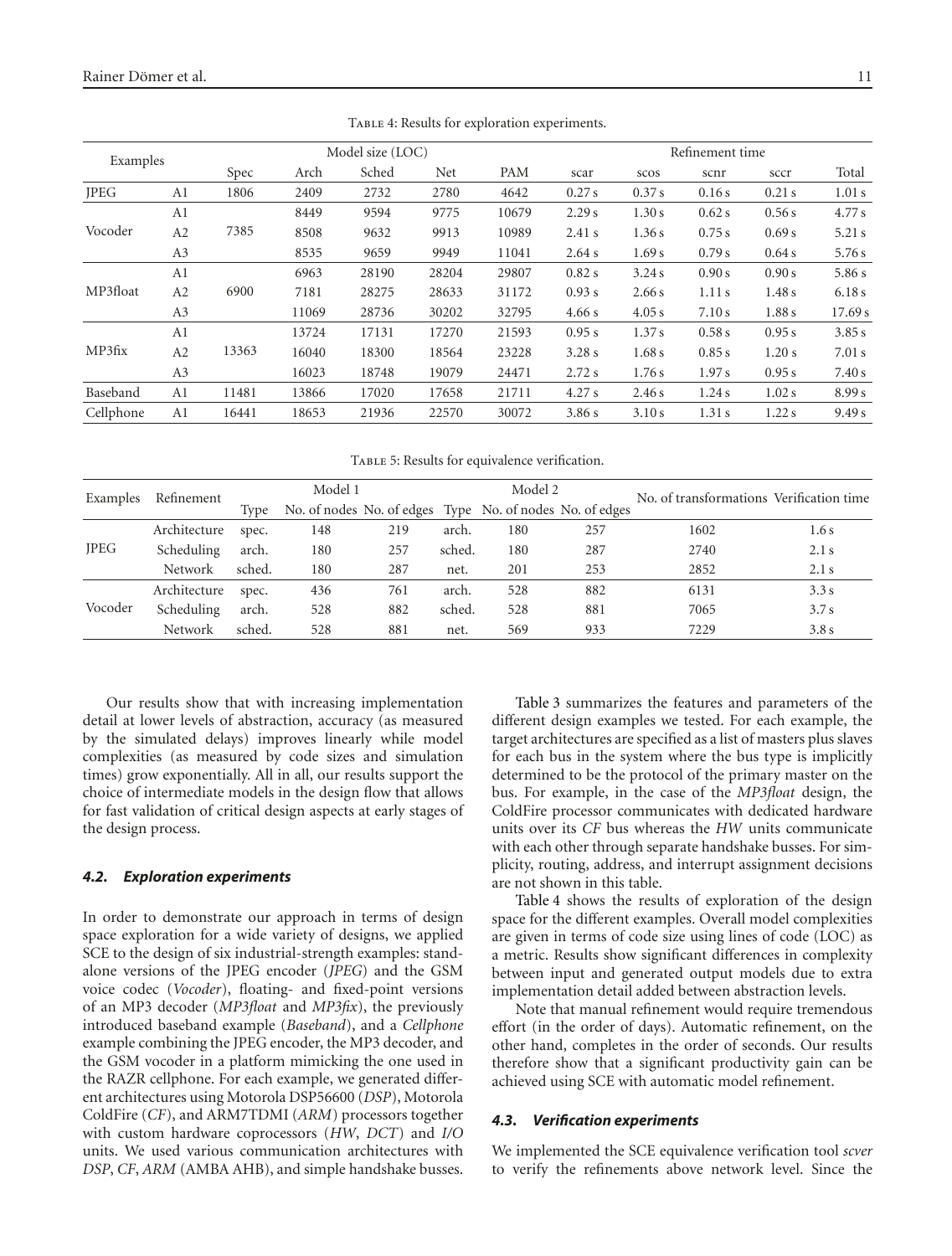lowest abstraction level of communication in model algebra is the channel, models below network level in the SCE flow could not be directly translated into model algebraic representation.

The results for verification of architecture, scheduling, and network refinements are presented in Table 5. We used two benchmarks, namely, the JPEG encoder and Vocoder as shown in column 1. The model algebraic representation was stored in a graph data structure, with nodes being the objects and edges being the composition rules. Column 5 shows the total transformations applied to derive model 1 from model 2 using the transformation rules of model algebra. As we can see, since the order of transformation is decided, it only took a few seconds to apply them even for representations with hundreds of nodes and edges. The verification time also includes the time it took to parse the SpecC models into model algebraic representation and to perform isomorphism checking between the derived and original model graphs.

The results demonstrate that the SCE tool flow based on well-defined model abstractions and semantics enables fast equivalence verification.

# **5. SUMMARY AND CONCLUSION**

In this work, we have presented SCE, a comprehensive system design framework based on the SpecC language. SCE supports a wide range of heterogeneous target platforms consisting of custom hardware components, embedded software processors, dedicated IP blocks, and complex communication bus architectures.

The SCE design flow is based on a series of automated model refinement steps where the system designer makes the decisions and SCE quickly provides estimation feedback, generates new models automatically, and validates them through simulation and formal verification. The effective design automation tools integrated in SCE allow rapid and extensive design space exploration. The fast exploration capabilities, in turn, enable the designer to optimize the system architecture, the scheduling policies, the communication network, and the hardware and software components, so that an optimal implementation is reached quickly.

We have demonstrated the benefits of SCE by use of six industrial-size examples with varying target architectures, which have been designed and verified top-to-bottom. Compared to manual coding and model refinement, SCE achieves productivity gains by orders of magnitude.

SCE has been successfully transferred to and applied in industrial settings. SER, a commercial derivative of SCE, has been developed and integrated into ELEGANT, an environment for electronic system-level (ESL) design of space and satellite electronics that was commissioned by the Japanese Aerospace Exploration Agency (JAXA). ELEGANT and SER have been succesfully delivered to JAXA's suppliers and are currently being introduced into the general market [32].

# **ACKNOWLEDGMENTS**

The authors would like to thank all members of the CECS SpecC group who have contributed to SCE over the years. Special thanks go to David Berner, Pramod Chandraiah, Quoc-Viet Dang, Alexander Gluhak, Eric Johnson, Raphael Lopez, Gunar Schirner, Ines Viskic, Shuqing Zhao, and Jianwen Zhu.

# **REFERENCES**

- [1] D. D. Gajski, J. Zhu, R. Dömer, A. Gerstlauer, and S. Zhao, *SpecC: Specification Language and Design Methodology*, Kluwer Academic Publishers, Dordrecht, The Netherlands, 2000.
- [2] D. D. Gajski, F. Vahid, S. Narayan, and J. Gong, *Specification and Design of Embedded Systems*, Prentice Hall, Upper Saddle River, NJ, USA, 1994.
- [3] P. Coste, F. Hessel, Ph. Le Marrec, et al., "Multilanguage design of heterogeneous systems," in *Proceedings of the 7th International Workshop on Hardware/Software Codesign (CODES '99)*, pp. 54–58, Rome, Italy, May 1999.
- [4] P. Gerin, S. Yoo, G. Nicolescu, and A. A. Jerraya, "Scalable and flexible cosimulation of SoC designs with heterogeneous multi-processor target architectures," in *Proceedings of the Asia and South Pacific Design Automation Conference (ASP-DAC '01)*, pp. 63–68, Yokohama, Japan, January-February 2001.
- [5] *ModelSim SE User's Manual*, Mentor Graphics Corp.
- [6] J. Buck, S. Ha, E. A. Lee, and D. G. Messerschmitt, "Ptolemy: a framework for simulating and prototyping heterogeneous systems," *International Journal of Computer Simulation*, vol. 4, no. 2, pp. 155–182, 1994.
- [7] T. Grötker, S. Liao, G. Martin, and S. Swan, System Design *with SystemC*, Kluwer Academic Publishers, Dordrecht, The Netherlands, 2002.
- [8] M. Aubury, I. Page, G. Randall, J. Saul, and R. Watts, *Handel-C language reference guide*, Oxford University Computing Laboratory, Oxford, UK, August 1996.
- [9] F. Ghenassia, *Transaction-Level Modeling with SystemC: TLM Concepts and Applications for Embedded Systems*, Springer, New York, NY, USA, 2005.
- [10] A. Österling, T. Brenner, R. Ernst, D. Herrmann, T. Scholz, and W. Ye, "The COSYMA system," in *Hardware/Software Co-Design: Principles and Practice*, J. Staunstrup and W. Wolf, Eds., Kluwer Academic Publishers, Dordrecht, The Netherlands, 1997.
- [11] C. A. Valderrama, M. Romdhani, J.-M. Daveau, G. F. Marchioro, A. Changuel, and A. A. Jerraya, "Cosmos: a transformational co-design tool for multiprocessor architectures," in *Hardware/Software Co-Design: Principles and Practice*, J. Staunstrup and W. Wolf, Eds., Kluwer Academic Publishers, Dordrecht, The Netherlands, 1997.
- [12] F. Balarin, M. Chiodo, P. Giusto, et al., *Hardware-Software Co-Design of Embedded Systems: The POLIS Approach*, Kluwer Academic Publishers, Dordrecht, The Netherlands, 1997.
- [13] G. Vanmeerbeeck, P. Schaumont, S. Vernalde, M. Engels, and I. Bolsens, "Hardware/software partitioning for embedded systems in OCAPI-xl," in *Proceedings of the International Symposium on Hardware-Software Codesign (CODES '01)*, Copenhagen, Denmark, April 2001.
- [14] P. Schaumont, S. Vernalde, L. Rijnders, M. Engels, and I. Bolsens, "A programming environment for the design of complex high speed ASICs," in *Proceedings of the 35th Annual Conference on Design Automation (DAC '98)*, pp. 315–320, San Francisco, Calif, USA, June 1998.